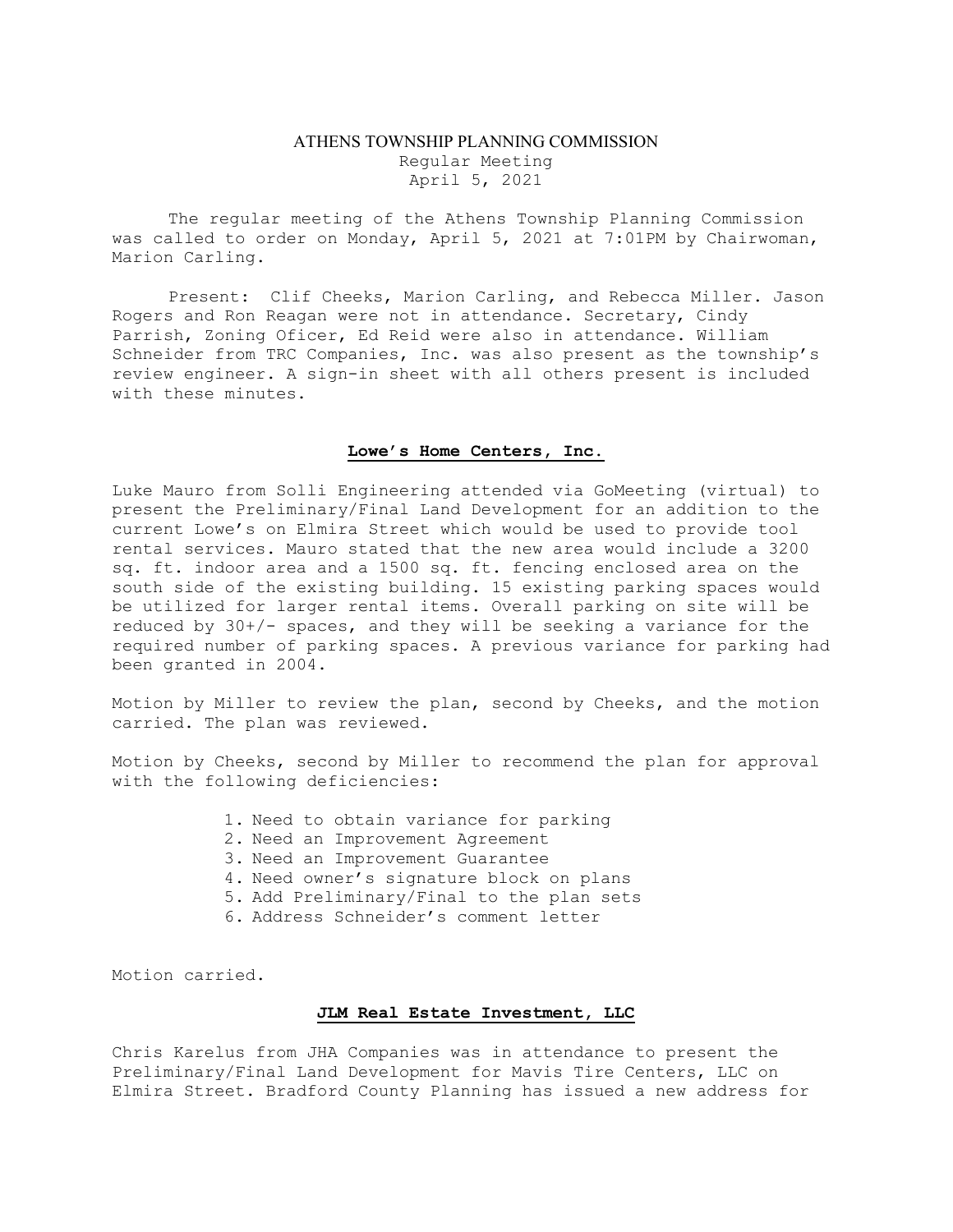ATPC Minutes April 5, 2021 Pg. 2

the property that differs from what is on the application. The new address will be 2267 Elmira Street. Karelus stated that Mavis deals with tires ony as he explained the project. He noted that no big trucks will be on site. The main drive aisle will be adjusted to 25' instead of the 22' depicted on the plan, and a timber guard rail will be added at the rear of the property. Schneider discussed his review comments with the Planning Commission. His comment letter is included with these minutes. Karelus stated that a survey sheet will be submitted and was delayed due the excess snowfall over the winter. Discussion was held between the engineers regarding storm water requirements, HOP, and drive aisles. Ed Davis from JLM Real Estate stated that Mavis only gets about 30 customers/day.

Motion by Miller to review the plan, second by Cheeks, and the motion carried.

The plan was reviewed.

Motion by Miller, second by Cheeks to recommend Preliminary/Final Plan approval with the following deficiencies:

- 1. Provide 15x70 loading zone
- 2. Address engineer's comment letter
- 3. Add Preliminary/Final to the plans
- 4. ADA spaces need to by 10x20
- 5. Need owner's and professional's signatures
- 6. Ensure that the sidewalk connects with Lowe's sidewalk
- 7. Driveway width needs to be 30' or receive a variance
- 8. Initial drive aisle needs to be at least 24'
- 9. Replace "Sayre Area School District" with "Athens Area School District"
- 10. Replace "Chemung Street" with "Elmira Street" on pg C1.01
- 11. Parking information needs to be changed to 16 required spaces +1/employee
- 12. Need bond for Final approval
- 13. Remove all signage dimensions from plan set
- 14. Need location and material of permanent monuments and markers
- 15. Need surveyor's original signature
- 16. Need Improvement Agreement and Guarantee

The motion passed.

# Bob Gage-GBT Realty Corp.

Bob Gage from GBT Realty Corp. was present to discuss a possible new development on Front Street. They are subdividing and purchasing a 2